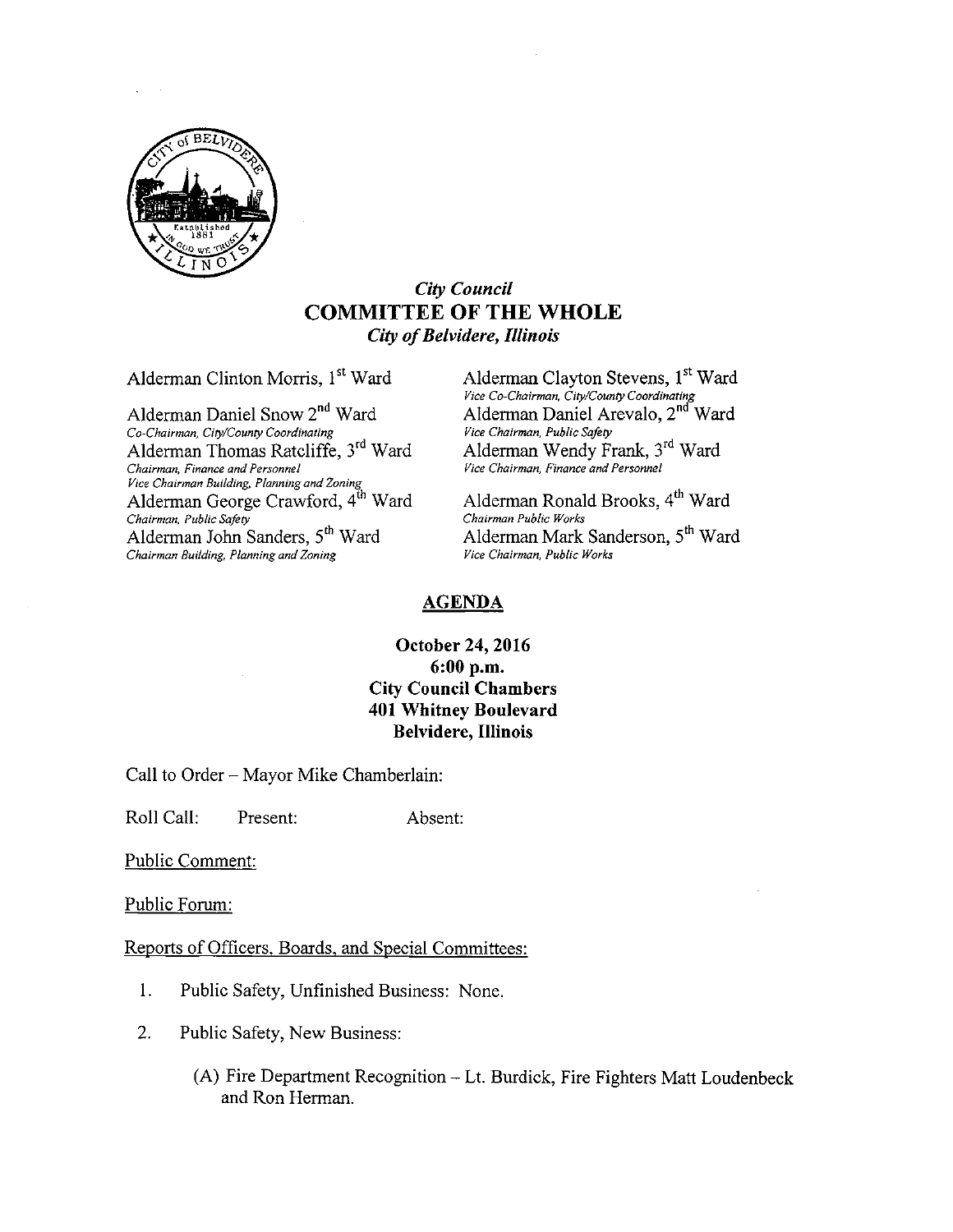- B) Fire Department Fire Prevention Month Update.
- C) Fire Department Fire Rescue Pumper Discussion.
- 3. Finance & Personnel, Unfinished Business: None.
- 4. Finance & Personnel, New Business:
	- A) 2016 Property Tax Levy.
- 5. Other: Public Works:
	- A) Sager Corporate Park Developer Presentation: Sager Corporate Park Final Plat 3 - Ordinance #315H. Sager Corporate Park— Special Use— Ordinance #314H. Agreement for Improvement of Tripp Road.
- 6. Adjournment:

 $\mathcal{A}^{\mathcal{A}}$ 

Belvidere City Meetings are now broadcast live on the internet  $@$  www.bnnsradio.com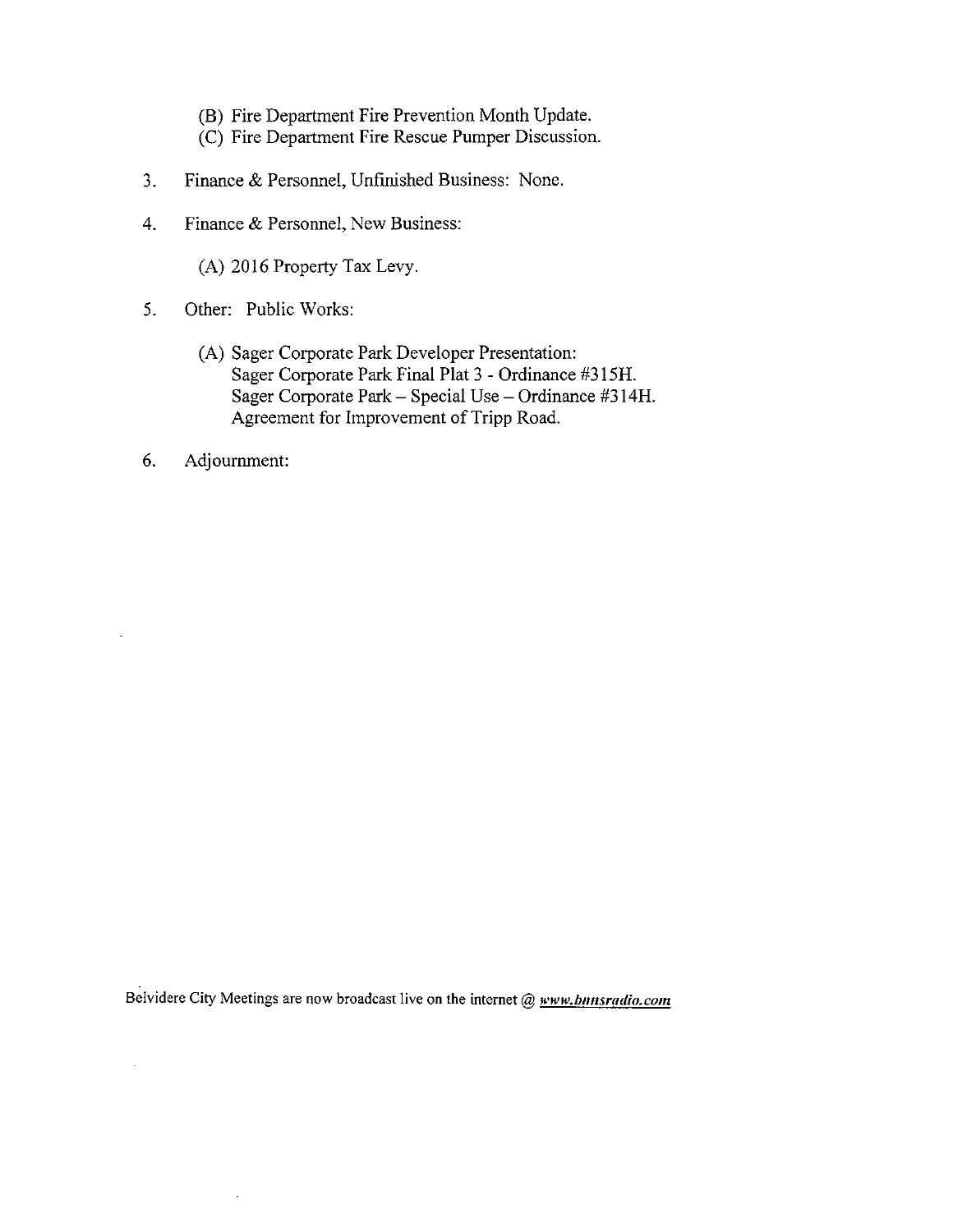

DEPARTMENT

123 S. State St. Belvidere, IL 61008

# Memo...

| From: | <b>Chief Hyser</b>           | <b>Today's Date:</b> $\vert$ October 19, 2016 |
|-------|------------------------------|-----------------------------------------------|
| To:   | ∣ Shauna Arco                | Effective Date:   October 24, 2016            |
|       | <b>Subject:</b> Agenda Items |                                               |

Item #1 - Recognition to Lt. Dave Burdick, FF Matt Loudenbeck, and FF Ron Herman for resuscitation of an unresponsive individual.

Item #2 — Lt. Shawn Schadle will provide <sup>a</sup> summary of Fire Prevention month.

Item #3 — Initial discussion on proposals for new Fire Dept. Rescue Pumper.

Chief *f*el Hyser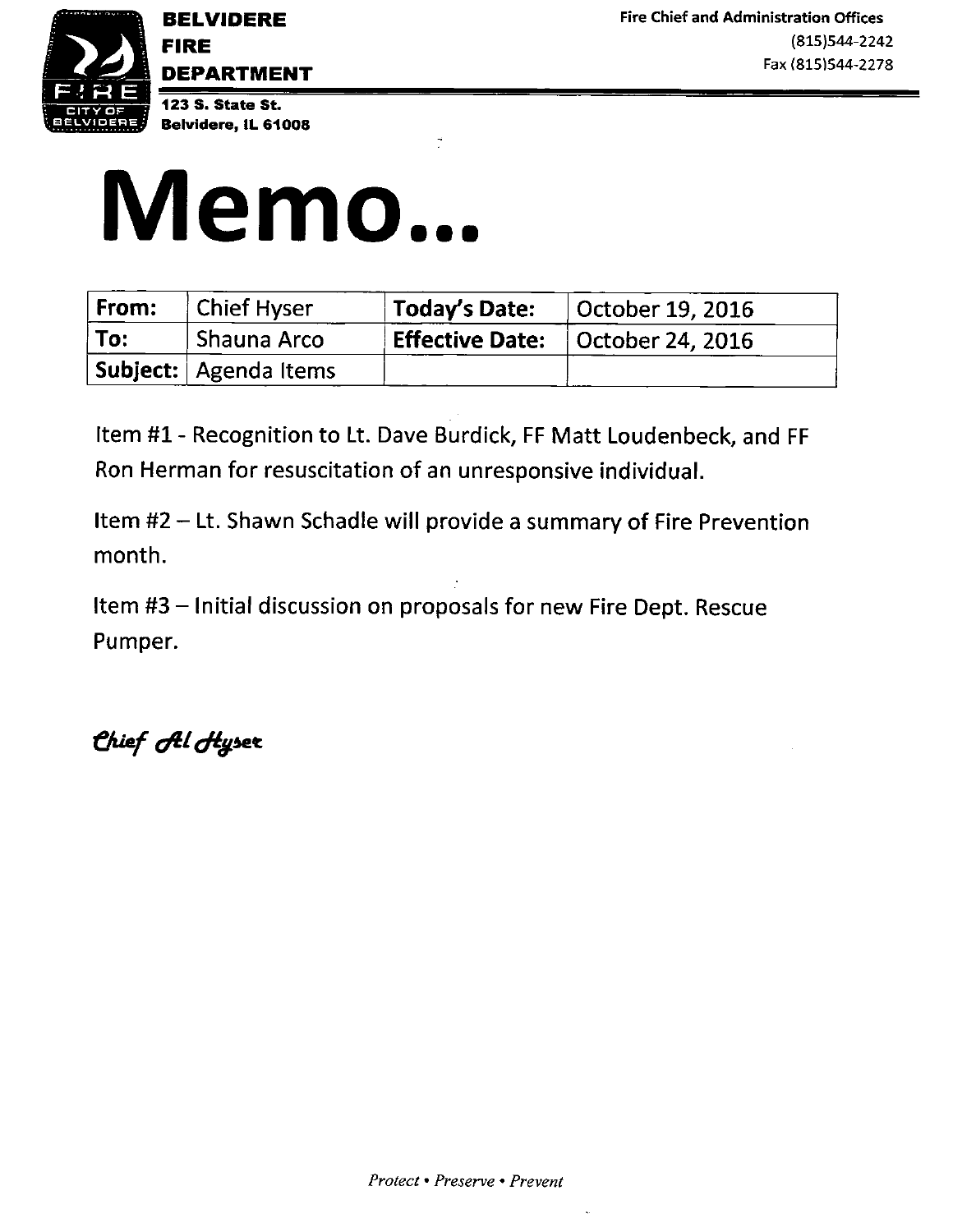October 20, 2016

To: Mayor Chamberlain Aldermen

From: Becky Tobin

Re: 2016 Property Tax Levy

Dear Mayor and Aldermen:

Although the City is Home Rule and is no longer required to follow PTELL( Property Tax Extension Limit Law) we have still been following this tax cap formula to insure we are not raising property taxes any more than we fiscally need to. As you know the decrease in property assessments, low CPI, and minimal new property on the tax base has made this revenue source relatively flat the last few years. We have been able to get by with the help of other revenue sources however the increases in the Police/Fire pension contribution requirements are putting <sup>a</sup> strain on all of our revenues. The chart illustrates the dollars that the levy is increasing each year vs. the increase in pension contributions that the City needs to pay. Our levy is not increasing enough to even cover the rising pension costs let alone any other increasing expenses that the city has. If we follow PTELL, the levy will increase \$71,634. The pension request is \$233,513 higher than the current year. This will leave a shortfall of \$161,879 that we will have to either find from <sup>a</sup> different revenue source or cut from the FY 18 budget.

<sup>I</sup> wanted to make you aware of this trend and let you decide if you want to do the levy as we have been with the tax cap formula or if you want to increase the levy to cover the pension costs. The tax levy announcement will come before you on November 7, 2016 so <sup>I</sup> will need to prepare the levy before this date.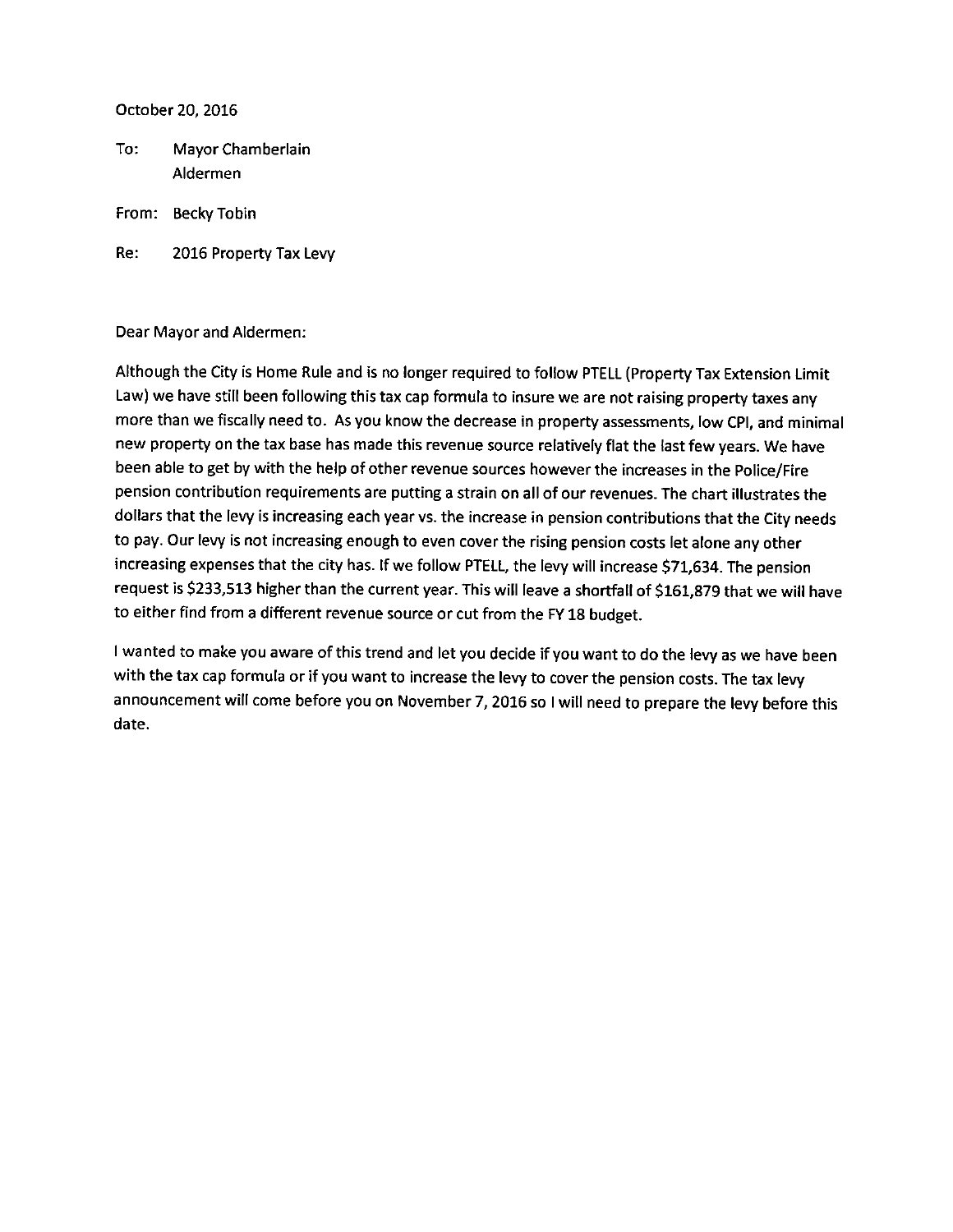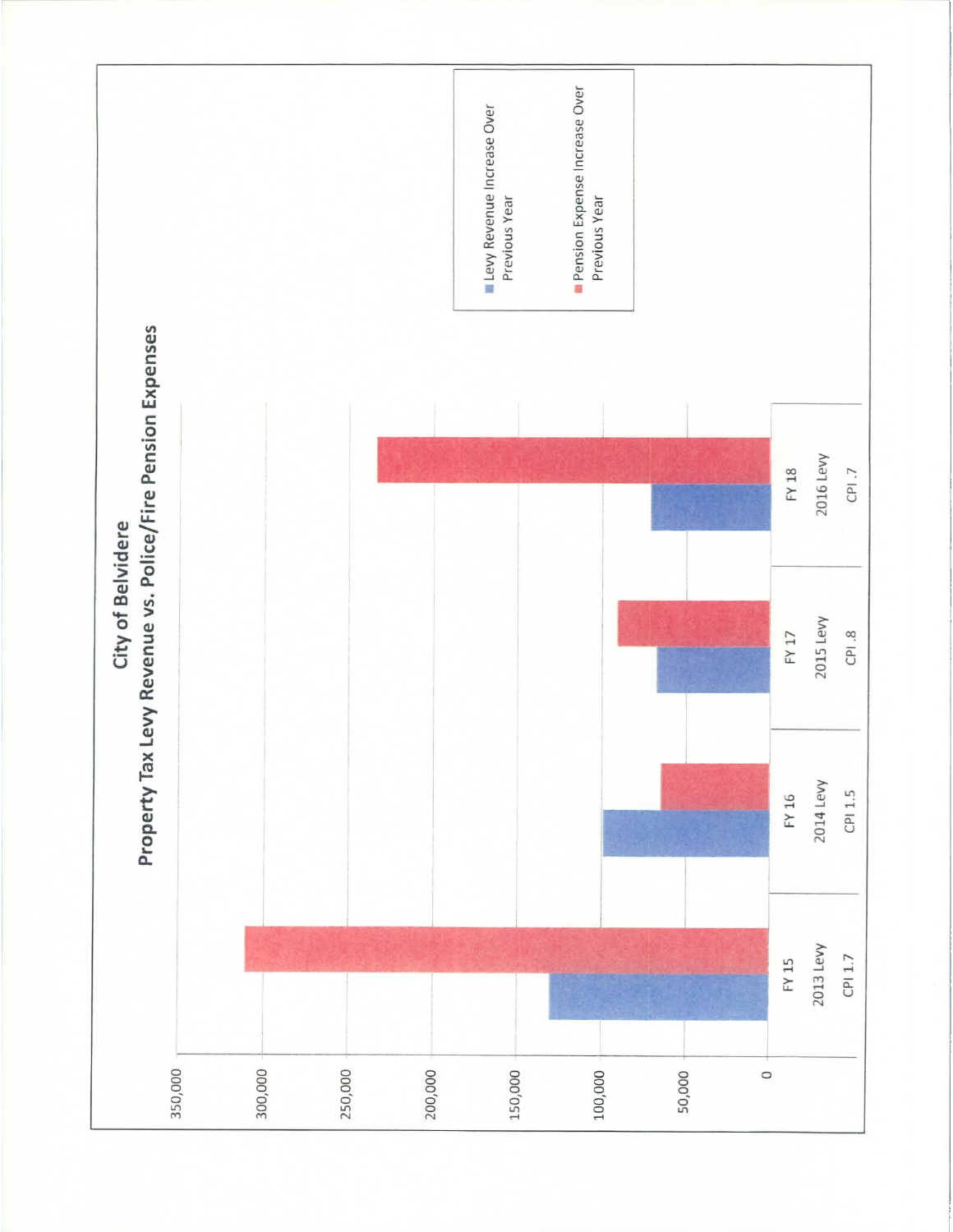# City of Belvidere Annual Contributions Police Pension

|               | <b>Annual Pension</b>           | $%$ of                    | <b>Annual</b>          |
|---------------|---------------------------------|---------------------------|------------------------|
| <b>Budget</b> | <b>Contribution</b>             | <b>City Tax Levy</b>      | <b>Police Salaries</b> |
| Year          | (Employer Portion Levied)       | <b>For Police Pension</b> | (Including OT)         |
|               | (Not including Replacement tax) |                           |                        |
|               |                                 |                           |                        |
| 2005          | \$211,414.45                    | 7.8%                      | \$2,076,612.00         |
| 2006          | \$213,141.47                    | 7.4%                      | \$2,468,083.00         |
|               |                                 |                           |                        |
| 2007          | \$269,056.00                    | 8.4%                      | \$2,581,560.00         |
| 2008          | \$288,029.00                    | 8.2%                      | \$2,810,688.00         |
|               |                                 |                           |                        |
| 2009          | \$309,268.00                    | 8.2%                      | \$3,133,104.00         |
| 2010          | \$345,403.00                    | 8.5%                      | \$3,114,721.00         |
|               |                                 |                           |                        |
| 2011          | \$361,055.00                    | 8.8%                      | \$2,498,571.00         |
| 2012          | \$821,430.00                    | 19.4%                     | \$3,097,349.00         |
| 2013          | \$820,789.00                    | 19.9%                     | \$3,253,331.00         |
| 2014          | \$799,730.00                    | 17.9%                     | \$3,426,115.00         |
| 2015          | \$947,865.79                    | 20.7%                     | \$3,534,309.00         |
| 2016          | \$1,015,436.57                  | 21.7%                     | <u>\$3,552,428.55</u>  |
| 2017          | \$1,024,856.37                  | 21.6%                     | \$3,861,219.00         |
| 2018          | \$1,085,667.00<br>(proposed)    | 22.6%                     | <b>NA</b>              |

Note: Full request for FY 18 is \$ 1, 150,667. The remaining funds come from the Replacement Tax (approx \$65,000).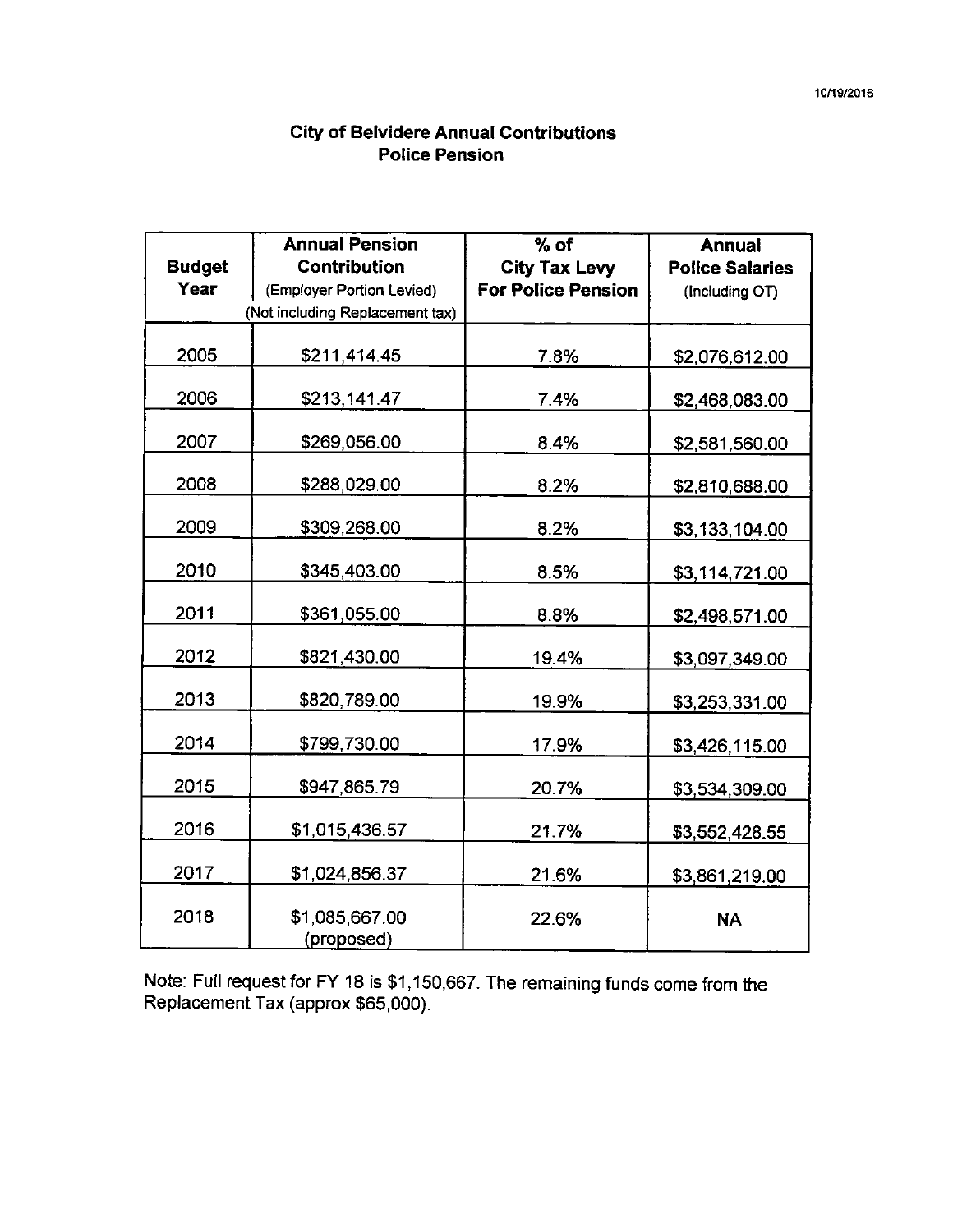## City of Belvidere Annual Contributions Fire Pension

|               | <b>Annual Pension</b>                        | $%$ of               | <b>Annual</b>        |
|---------------|----------------------------------------------|----------------------|----------------------|
| <b>Budget</b> | <b>Contribution</b>                          | <b>City Tax Levy</b> | <b>Fire Salaries</b> |
| <b>Year</b>   | (Employer Portion Levied)   For Fire Pension |                      | (Including OT)       |
|               | (Not including Replacement tax)              |                      |                      |
|               |                                              |                      |                      |
| 2005          | \$211,414.45                                 | 7.8%                 | \$1,415,645.43       |
| 2006          | \$213,141.47                                 | 7.4%                 | \$1,551,609.94       |
| 2007          | \$269,056.06                                 | 8.4%                 | \$1,751,997.93       |
| 2008          | \$288,029.32                                 | 8.2%                 | \$1,853,187.49       |
| 2009          | \$309,267.67                                 | 8.2%                 | \$2,086,271.91       |
| 2010          | \$345,403.44                                 | 8.5%                 | \$2,034,161.87       |
| 2011          | \$361,054.67                                 | 8.8%                 | \$1,546,680.56       |
| 2012          | \$817,854.49                                 | 19.3%                | \$1,961,099.93       |
| 2013          | \$825,979.48                                 | 20.0%                | \$2,068,771.35       |
| 2014          | \$570,270.06                                 | 12.8%                | \$2,162,528.99       |
| 2015          | \$722,406.25                                 | 15.9%                | \$2,243,176.00       |
| 2016          | \$719,275.54                                 | 14.7%                | \$2,186,499.53       |
| 2017          | \$796,904.12                                 | 16.8%                | \$2,250,727.00       |
| 2018          | \$968,767.00<br>(proposed)                   | 20.1%                | <b>NA</b>            |

Note: Full request for FY 18 is \$1,032,926. The remaining funds come from the Replacement Tax (approx \$65,000).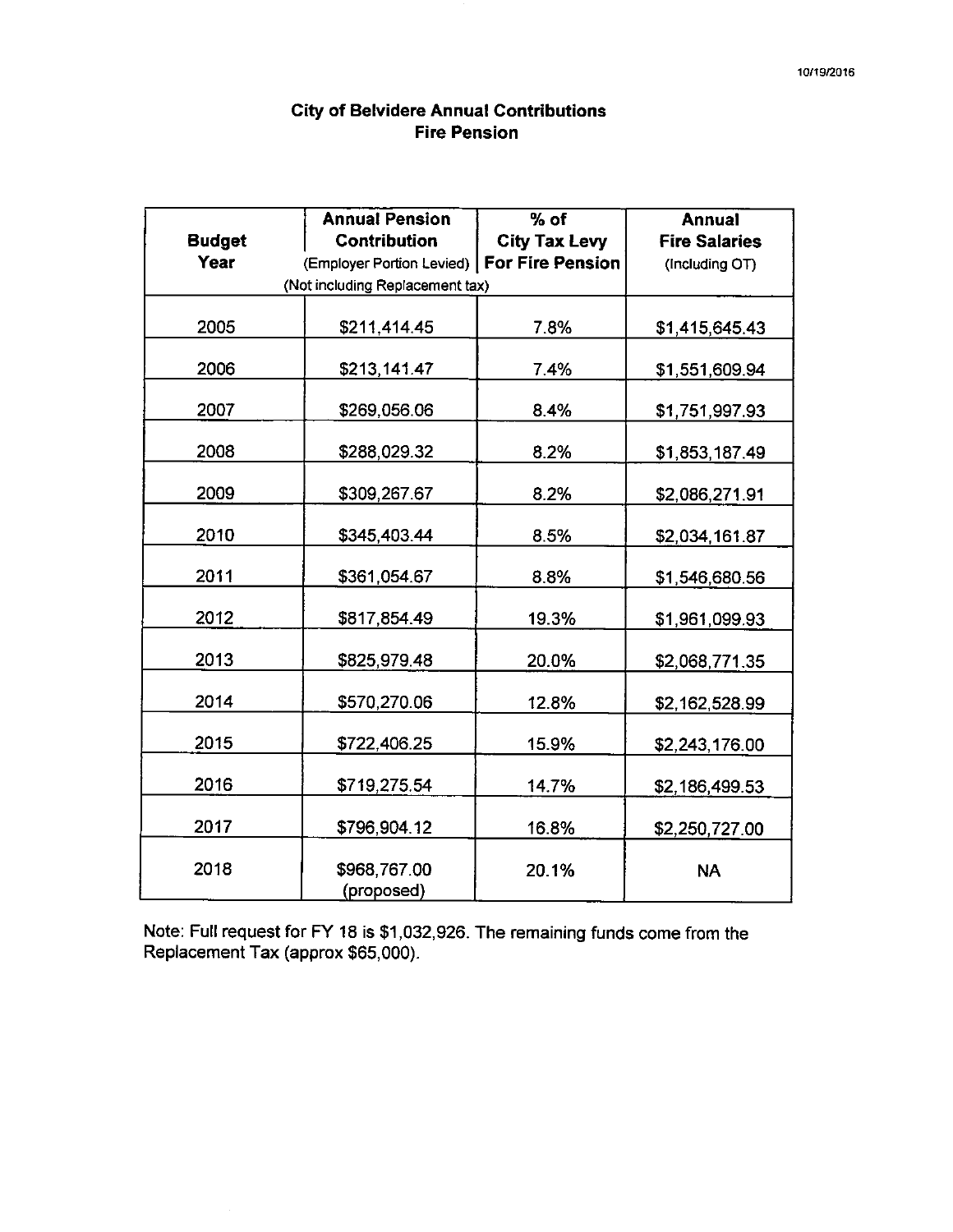|                                                                    |                                                                 |                                                                   |                                                                   |                                                                                 |                                                                  | GITY OF BELVIDERE ASSESSED VALUE                                  |                                                                   |                                                                   |                                                                   |                                                                   |                                                       |                                                                           |
|--------------------------------------------------------------------|-----------------------------------------------------------------|-------------------------------------------------------------------|-------------------------------------------------------------------|---------------------------------------------------------------------------------|------------------------------------------------------------------|-------------------------------------------------------------------|-------------------------------------------------------------------|-------------------------------------------------------------------|-------------------------------------------------------------------|-------------------------------------------------------------------|-------------------------------------------------------|---------------------------------------------------------------------------|
| Payable Year<br>Levy Year                                          | 2008<br>2007                                                    | 2008<br>2009                                                      | 2009<br>2010                                                      | 2010<br>2011                                                                    | 2012<br><b>2011</b>                                              | 2013<br>2013                                                      | 2013<br>2014                                                      | 2014<br>2015                                                      | 2016<br>2016                                                      | Estimated<br>2016<br>2017                                         | (Decrease)<br>Increase                                | From '09 to '17<br>(Decrease)                                             |
| Railroads-State<br>Commercial<br>Residential<br>Industrial<br>Farm | 45,086,424<br>1,430,809<br>305,390,887<br>63,878,138<br>946,494 | 67,534,239<br>47,734,758<br>325,525,480<br>1,032,097<br>1,773,551 | 315,902,328<br>68,241 892<br>50,804,622<br>2,752,287<br>1,237,491 | 42,299,438<br>$\circ$<br>1O<br>286,268,831<br>63838,941<br>1,540,27<br>1,868,61 | 2440,895<br>244,775,270<br>60,047,845<br>44,049,768<br>1,634,885 | 210,894,436<br>2,663,159<br>41,701,293<br>62,300,051<br>1,845,911 | 183,550,733<br>55,746,378<br>43,193,700<br>2,837,542<br>2,274,206 | 56,737,738<br>43,740,416<br>5,932,862<br>177,187,287<br>2,370,120 | 178,575,396<br>5,830,620<br>46,569,582<br>56,420,907<br>2,840,637 | 192,767,198<br>47,414,916<br>57,346,371<br>5,843,331<br>2,840,637 | $\circ$<br>14,191,802<br>925,464<br>845,334<br>12,711 | (10, 187, 868)<br>(319, 842)<br>(132, 758, 282)<br>1,808,540<br>4,069,780 |
|                                                                    | 416,732,752                                                     | 443,600,125                                                       | 438,938,620                                                       | 395,816,10                                                                      | 352,948,663                                                      | 319,404,850                                                       | 287,602,559                                                       | 285,968,423                                                       | 290,237,142                                                       | 306,212,453                                                       | 15,975,311                                            | (137, 387, 672)                                                           |
|                                                                    |                                                                 | 6.45%                                                             | $-1.05%$                                                          | ∗<br>$-9.82$                                                                    | $-10.83%$                                                        | -9.50%                                                            | -9.96%                                                            | $-0.57%$                                                          | 1.49%                                                             | 5.50%                                                             |                                                       |                                                                           |
| Change from prior year                                             |                                                                 | 26,867,373                                                        |                                                                   | $(4,661,505)$ $(43,122,519)$                                                    | (42, 867, 438)                                                   | (33,543,813)                                                      | (31,802,291)                                                      | (1,634,136)                                                       | 4,268,719                                                         | 15,975,311                                                        |                                                       |                                                                           |
| Commercial<br>Residential<br>Farm                                  |                                                                 | 342,742<br>20,134,593<br>3,656,101<br>2,648,334                   | (9,623,152)<br>978,736<br>707,653                                 | $(883, 672)$<br>$(29, 633, 497)$                                                | 572,280<br>(41,493,561)<br>(3,791,096)                           | (33, 880, 834)<br>222,264<br>2,252,206                            | (27, 343, 703)<br>(6,553,673)<br>174,383                          | (6,363,446)<br>3,095,320<br>991,360                               | (316, 831)<br>(102, 242)<br>1,388,109                             | 14,191,802<br>12,711<br>925,464                                   | (121, 840, 154)<br>(8, 131, 760)<br>1,406,733         |                                                                           |
| Railroads-State<br>Industrial                                      |                                                                 | 85,603<br>26,867,373                                              | (4,661,505)<br>3,069,864<br>205.394                               | (43, 122, 519)<br>$(4,402,951)$<br>$(8,505,184)$<br>$302,785$                   | (42, 867, 438)<br>1,750,330<br>94,609                            | (33,543,813)<br>(2,348,475)<br>211,026                            | (31,802,291)<br>428,295<br>1,492,407                              | (1,634,136)<br>546,716<br>95,914                                  | 2,829,166<br>4,268,719<br>470,517                                 | 15,975,311<br>845,334<br>0                                        | (129, 130, 193)<br>(1,892,724)<br>1,327,712           |                                                                           |
| New Property                                                       |                                                                 | 10,747,776                                                        | 3,567,669                                                         | 1399,18                                                                         | 5,948,783                                                        | 8,017,559                                                         | 1,896,882                                                         | 960,127                                                           | 937,580                                                           | 1,227,870                                                         |                                                       |                                                                           |
|                                                                    |                                                                 |                                                                   |                                                                   |                                                                                 |                                                                  |                                                                   |                                                                   |                                                                   |                                                                   |                                                                   |                                                       |                                                                           |
|                                                                    |                                                                 |                                                                   |                                                                   |                                                                                 |                                                                  |                                                                   |                                                                   |                                                                   |                                                                   |                                                                   |                                                       | levvinfo                                                                  |

≶ က္က WN N W LL r

 $\mathcal{A}$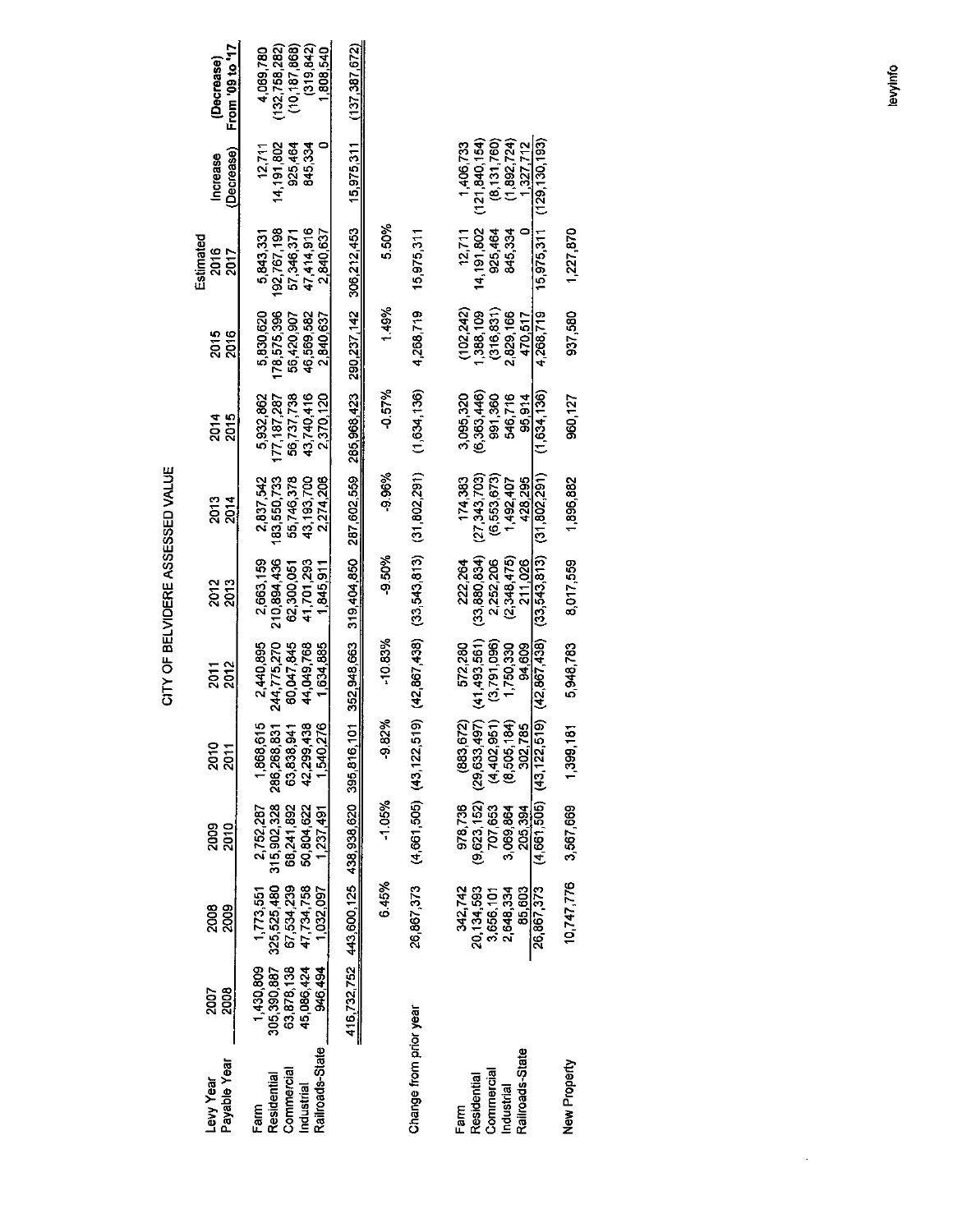## Illinois Dept. of Pevenue History of CPI's Used for the PTELL 1/ 20/ 2016

|      |              | %Change  |          |                 |           |                    |
|------|--------------|----------|----------|-----------------|-----------|--------------------|
|      |              | From     |          |                 |           |                    |
|      | December     | Previous | %Use for |                 |           | <b>Years Taxes</b> |
| Year | <b>CPI-U</b> | December | PTELL    | Comments        | Levy Year | Paid               |
| 1991 | 137.900      |          |          |                 |           |                    |
| 1992 | 141.900      | 2.9%     | 2.9%     |                 | 1993      | 1994               |
| 1993 | 145.800      | 2.7%     | 2.7%     | $(5%$ for Cook) | 1994      | 1995               |
| 1994 | 149.700      | 2.7%     | 2.7%     |                 | 1995      | 1996               |
| 1995 | 153.500      | 2.5%     | 2.5%     |                 | 1996      | 1997               |
| 1996 | 158.960      | 3.6%     | 3.6%     |                 | 1997      | 1998               |
| 1997 | 161.300      | 1.5%     | 1.5%     |                 | 1998      | 1999               |
| 1998 | 163.900      | 1.6%     | 1.6%     |                 | 1999      | 2000               |
| 1999 | 168.300      | 2.7%     | 2.7%     |                 | 2000      | 2001               |
| 2000 | 174.000      | 3.4%     | 3.4%     |                 | 2001      | 2002               |
| 2001 | 176.700      | 1.6%     | 1.6%     |                 | 2002      | 2003               |
| 2002 | 180.900      | 2.4%     | 2.4%     |                 | 2003      | 2004               |
| 2003 | 184.300      | 1.9%     | 1.9%     |                 | 2004      | 2005               |
| 2004 | 190.300      | 3.3%     | 3.3%     |                 | 2005      | 2006               |
| 2005 | 196.800      | 3.4%     | 3.4%     |                 | 2006      | 2007               |
| 2006 | 201.800      | 2.5%     | 2.5%     |                 | 2007      | 2008               |
| 2007 | 210.036      | 4.08%    | 4.1%     |                 | 2008      | 2009               |
| 2008 | 210.228      | 0.1%     | 0.1%     |                 | 2009      | 2010               |
| 2009 | 215.949      | 2.7%     | 2.7%     |                 | 2010      | 2011               |
| 2010 | 219.179      | 1.5%     | 1.5%     |                 | 2011      | 2012               |
| 2011 | 225.672      | 3.0%     | 3.0%     |                 | 2012      | 2013               |
| 2012 | 229.601      | 1.7%     | 1.7%     |                 | 2013      | 2014               |
| 2013 | 233.049      | 1.5%     | 1.5%     |                 | 2014      | 2015               |
| 2014 | 234.812      | 0.8%     | 0.8%     |                 | 2015      | 2016               |
| 2015 | 236.525      | 0.7%     | 0.7%     |                 | 2016      | 2017               |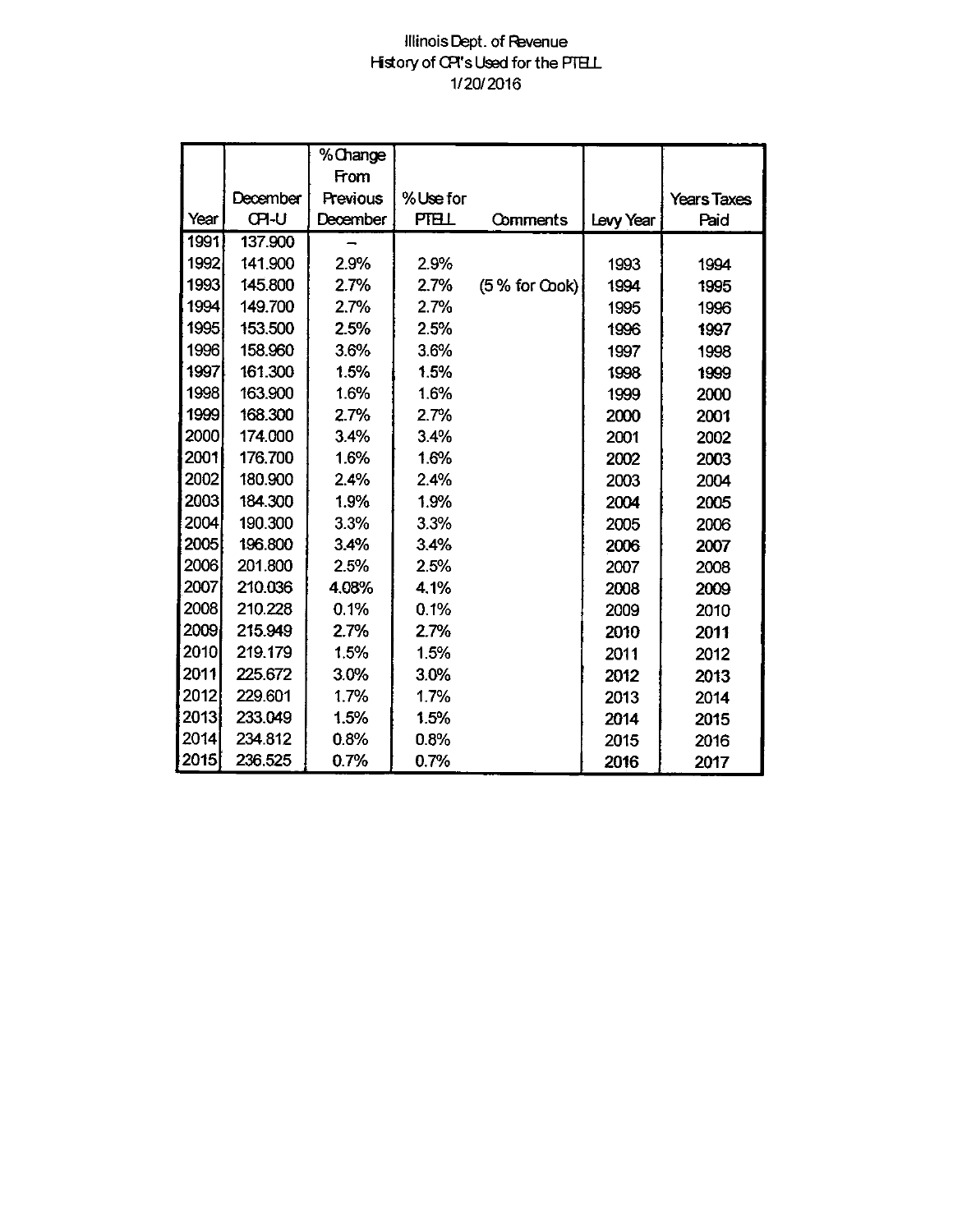## AGREEMENT FOR IMPROVEMENT OF TRIPP ROAD

WHEREAS, 675 Corporate Parkway Illinois Investors LLC and Becknell Services LLC(the Owners) wish to subdivide and final plat certain real property commonly known as 675 Corporate Parkway (the Property) which consists of four( 4) lots as described in the subdivision plat which is the subject of this Agreement; and

WHEREAS, the City of Belvidere, a home rule unit of local government, has previously adopted a Subdivision Control Ordinance (the Ordinance) which requires, in part, a subdivider to dedicate land and improve, at their own cost and to the Ordinance's standards, any road adjacent to the subdivision (Section 150.41 $(g)$ ) of the Ordinance); and

WHEREAS, the Owners intend to subdivide the Property and construct a new manufacturing and warehousing facility that is anticipated to employ in excess of 400 employees and includes 18, 000,000.00 in new investment; and

WHEREAS, the Owners were not made aware of Section 150.41(g) at the time they purchased the property; and

WHEREAS, Tripp Road is adjacent to the proposed new subdivision, and has not been improved to the Ordinance's standards.

Now, Therefore in consideration of the following obligations, covenants and conditions, the sufficiency of which is hereby acknowledged, the Parties agree as follows:

- 1) The foregoing recitals are incorporated herein by this reference.
- 2) The Parties agree that Tripp Road shall be improved, pursuant to the Ordinance, from Corporate Parkway to Crystal Parkway (the Road Improvements). The City Agrees to assist in the Road Improvements by funding one half  $(1/2)$  of the cost of all construction costs necessary for the Road Improvements. Owners shall be responsible for engineering costs and one half  $(1/2)$  the cost of constructing the Road Improvements.
- 3) The Parties also agree that the City will apply to the State of Illinois for grant funds which are anticipated to be awarded in an amount equal to one half  $(1/2)$  of the costs of the Road Improvements. These grant funds, if awarded, will be allocated to the Owners' obligation under section two (2) above. Owners agree to assist in applying for the grant funds, including the provision of any necessary documents or information required by the State of Illinois.
- 4) The City also agrees that it will be the lead agency and will bid or contract for the engineering and construction work for the Road Improvements notwithstanding any other contrary provision in the Ordinance.
- 5) This Agreement shall be governed by and construed in accordance with the laws of the State of Illinois without regard to conflicts of law provisions. Any action arising out of this Agreement shall be brought in the 17<sup>th</sup> Judicial Circuit Court, Boone County, Illinois and the Parties hereby submit to the jurisdiction and venue of that Court. This Agreement supersedes all prior agreements, negotiations and is a full integration of the